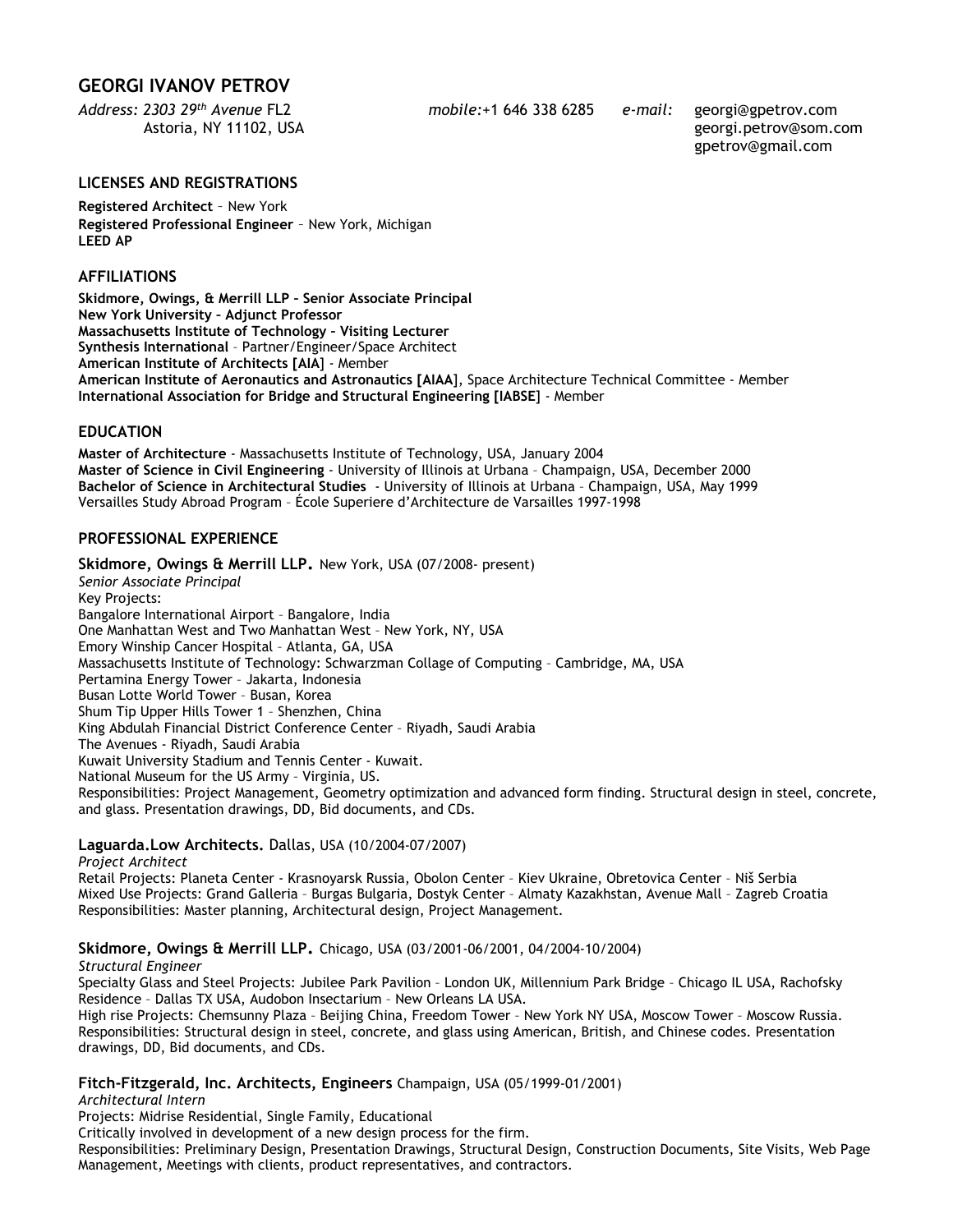## **TEACHING EXPERIENCE**

**Massachusetts Institute of Technology** Cambridge, MA, USA Adjunct Professor spring, 2022 – 1.563 "Structural Design Project II – Tall Building Design" **New York University** New York, NY, USA Adjunct Professor spring, 2022 - CE-GY 6263 "Analysis and Design of Tall Buildings" spring, 2021 - CE-GY 6263 "Analysis and Design of Tall Buildings" spring, 2020 - CE-GY 6263 "Analysis and Design of Tall Buildings" spring, 2019 - CE-GY 6263 "Analysis and Design of Tall Buildings" spring, 2018 - CE-GY 6263 "Analysis and Design of Tall Buildings" spring, 2017 - CE-GY 6033 "Selected Topics in Structural Engineering - Tall Buildings" spring, 2016 - CE-GY 6033 "Selected Topics in Structural Engineering - Tall Buildings" **Pratt Institute School of Architecture** New York, NY, USA spring, 2015 "Space Studio: Health Stations in Low Earth Orbit" advanced design studio guest reviewer (for Michael Morris) **University of Pensylvania** Philadelphia, PA, USA spring, 2014 "Arch 602: Integrative Design Studio" advanced design studio co-critic (with Justin Korhammer) **Columbia University** New York, NY, USA spring, 2014 "Space Studio VIII: Lunar Health Stations" advanced design studio co-critic (with Michael Morris/Kelsey Lents/Christina Ciardullo) spring, 2013 "Space Studio VII:" advanced design studio co-critic (with Michael Morris) spring, 2012 "Space Studio VI" advanced design studio co-critic (with Yoshiko Sato/ Michael Morris/Craig Konyk) spring, 2011 "Space Studio V" advanced design studio co-critic (with Yoshiko Sato): spring, 2010 "Space Studio IV: Lunar Hab Module" advanced design studio co-critic (with Yoshiko Sato): spring, 2009 "Space Studio lII: Space Hotel LEO" advanced design studio co-critic (with Yoshiko Sato): **Yale University**, New Haven, CT, USA spring, 2009 School of Architecture guest reviewer(for William Sharples): "Spaceport Master Planning" advanced design studio **Massachusetts Institute of Technology** Cambridge, MA, USA Department of Architecture (09/01-12/03) Teaching Assistant: 4.401 Introduction to Building Technology – Fall 2001 4.440 Basic Structural Theory – Spring 2003 4.463 Structures II – Fall 2003 **University of Illinois at Urbana - Champaign**  Dept. of Civil Engineering Grader for CEE 361 Methods of Structural Analysis – Fall 2000

**NetMath** - Distance Education Program (10/1995 - 05/1999) Dept. of Mathematics, University of Illinois at Urbana - Champaign Mentor for Calculus I, II and III.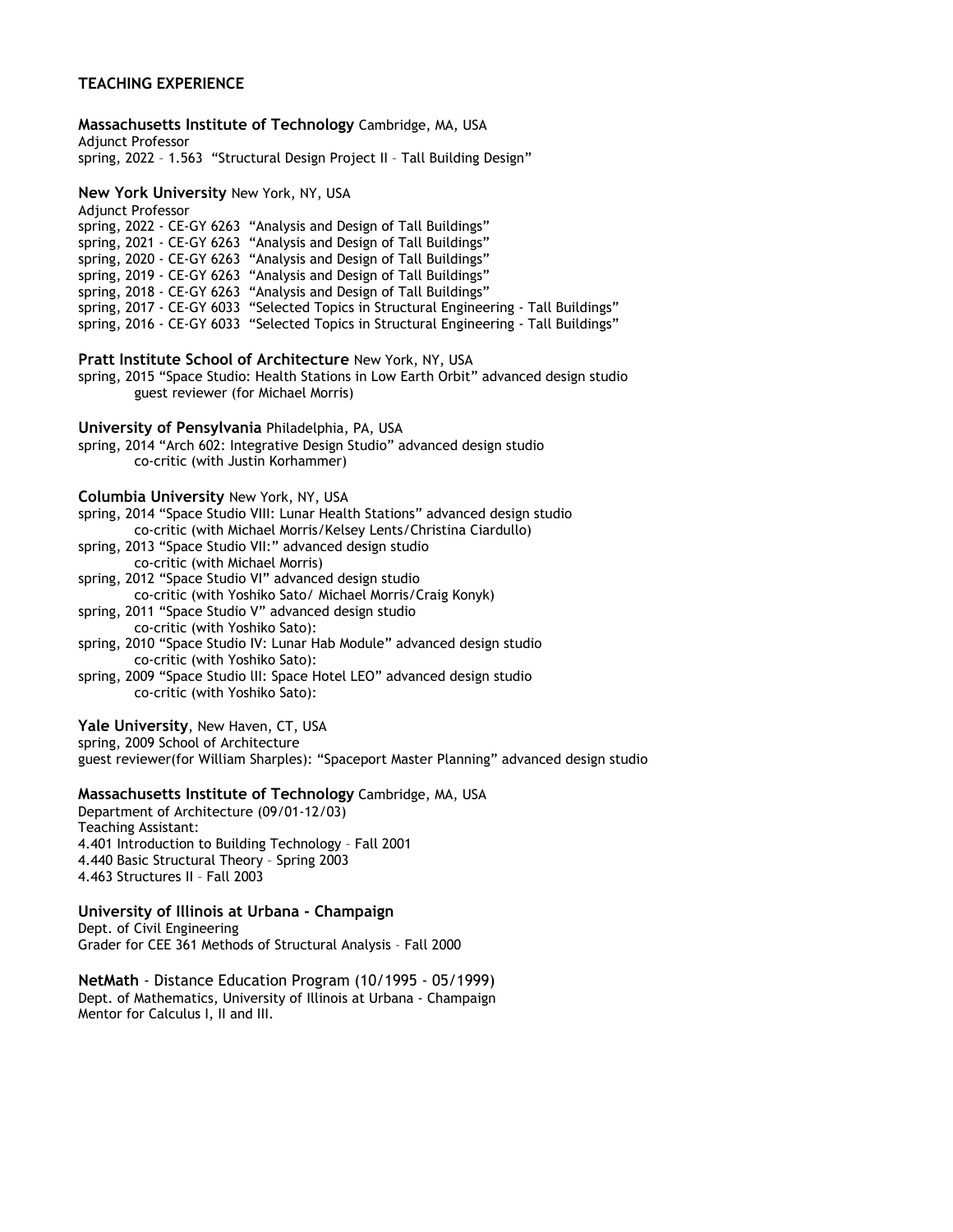### **INVITED LECTURES**

2021.November.03 MIT Media Lab Webinar Series . *Design Exploration: Towards a Moon Architecture*. "Visions and Advanced Concepts"

2021.October.20 Institut Fur Architectur - Technical University Wien. *Emerging Fields in Architecture Lecture Series*. "Moon Village"

https://www.youtube.com/watch?v=tFIZWz9\_fKo

2021.May.05 Massachusetts Institute of Technology. *Course MAS.S60 Operating in the Lunar Environment*. "SOM:Moon Village"

2021.April.16 Massachusetts Institute of Technology. *Special Structural Engineering Seminar Series* "New Challenges in Tall Building Structural Design"

2020.December.03 *Glass Supper 2020* by Intelligent Glass Solutions "Fly me to the Moon Village" https://intelligent-publications.guestmanagement.solutions/

2020.October.20 Institut Fur Architectur - Technical University Wien. *Emerging Fields in Architecture Lecture Series*. "Newest development in tall building design." https://www.youtube.com/watch?v=cfMi0yD9TMM&t=3257s

2020.October.16 Politecnico di Milano. "SOM:Moon Village"

2020.May.08 SOM Senior Tech Talks "Structural Systems for Tall Buildings – A Story of SOM Innovation"

2020.February.27 Johns Hopkins Whiting School of Engineering Graduate Seminar, Baltimore, MD, USA "Architecture in the Age of a New Frontier"

2019.November.16 ETEM Façade Conference, Sofia Bulgaria "Architecture + Structures: An Integrated Approach"

2018.May.04 Massachusetts Institute of Technology. *Special Structural Engineering Seminar Series* "Optimal Design: A Toolkit for the Success of Super Tall Towers"

2017.April.07 Columbia University Construction Administration Program Speaker Series "Optimal Design: A Toolkit for the Success of Super Tall Towers"

2015.November.19 CTBUH panel discussion "Collaboration – Computational Design In The Built Environment"

2014.March.24 AIA NY panel discussion Considering the Quake - "Earthquakes: How Well Are We Prepared?"

2013.February.21 Design [realized] - "KAFD Conference Center: An Integrated Design/Analysis Approach" –

2012.October.16 – Structural Engineers Association of New York monthly lecture. Part of Archtober. "Structure + Architecture, An Integrated Design & Analysis Approach"

2005.Aug.15 - SOM Professional Development Committee Lecture Series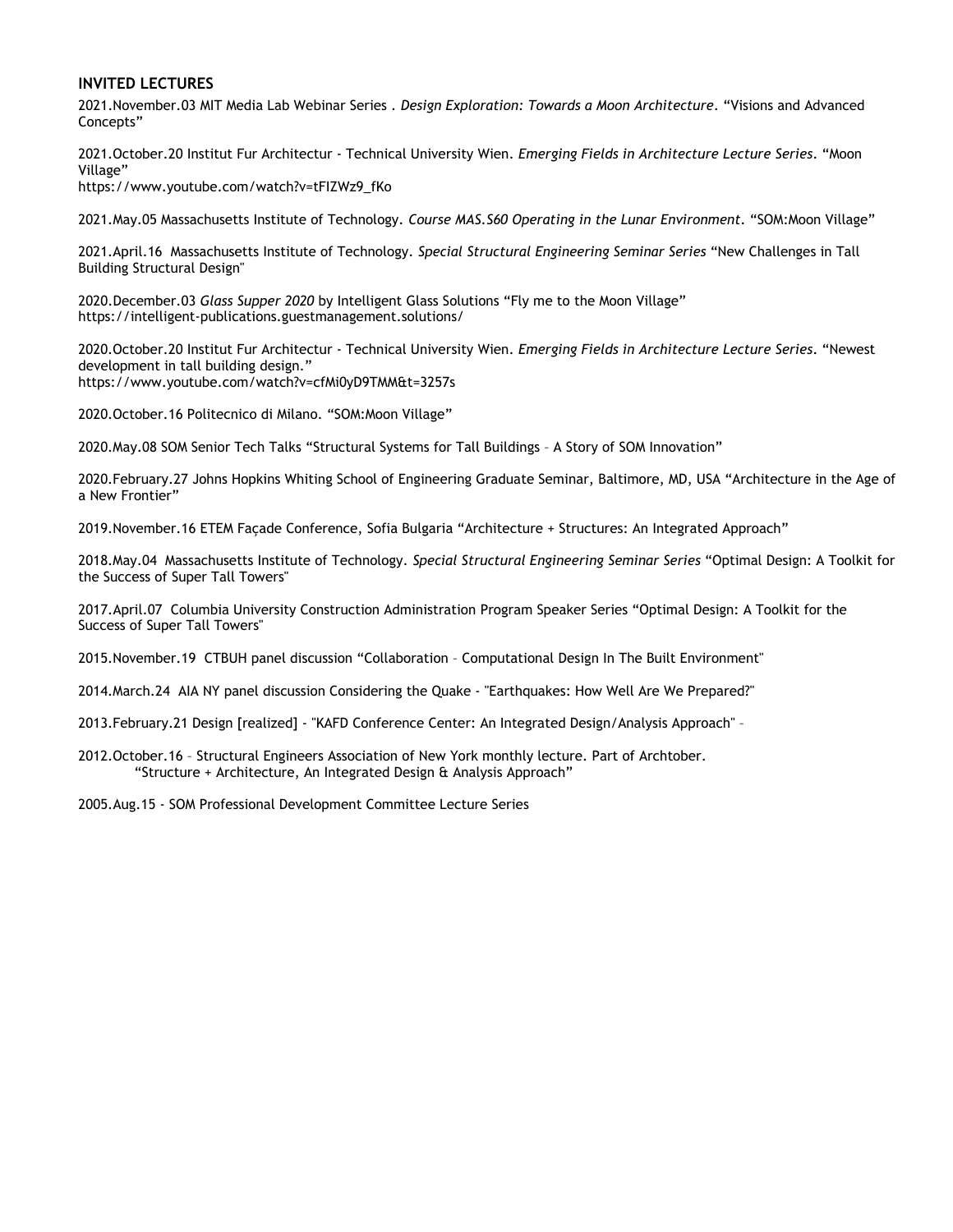## **BOOKS**

"The Mars Homestead for an Early Mars Scientific Settlement" with Bruce Mackenzie, Bart Leahy and Anthony Blair. Chapter 14 in A One Way Mission to Mars: Colonizing the Red Planet. Edited by Paul Davies and Dirk Schultze-Makuch. Cosmology Science Publishers 2010.

"Spaceport Design" with Constance Adams. Chapter 29 in Out of This World: The New Field of Space Architecture. Edited by A. Scott Howe and Brant Sherwood. AIAA 2009

#### **PUBLICATIONS - FIRST AUTHOR**

**Petrov, Georgi I.,** Daniel Inocente, Max Haney, Neil Katz, Colin Koop, Advenit Makaya, Marlies Arnhof, Hanna Lakk , Aidan Cowley, Claudie Haignere, Piero Messina, Valentina Sumini, Jeffrey A. Hoffman, "Moon Village Reference Masterplan and Habitat Design" ICES 2019-280, Proceedings of the 49th International Conference on Environmental Systems (ICES), Boston, MA, 07-14 July 2019.

**Petrov, Georgi I.**, Preetam Biswas, Ronald B. Johnson, Aurelie Seblani, and Charles Besjak. "Supertall Over the Train Tracks–One Manhattan West Tower." Structural Engineering International 29, no. 1 (2019): 116-122.

**Petrov**, **Georgi I.** Kat S. Park, Constance Adams, "Optimization of Inflatable Spacecraft Interior Volume Using Constraints Driven Design" AIAA 2010-6070, *Proceedings of the 40th International Conference on Environmental Systems (ICES)*, Barcelona, Spain, 11-15 July 2010.

**Petrov, Georgi**, C. Adams, K. Steinfeld, D. Jajich. "Constraints Driven Design of a Surface Inflatable Habitat Module" (SAE 2006- 01-2101). *Proceedings of the 36th International Conference on Environmental Systems*, Norfolk, VA, USA, 17-20 July 2006.

**Petrov, Georgi**, and James Harris. "In-Situ Martian Construction – MDRS Crew 22 Masonry Construction Simulation" On to Mars 2: Exploring and Settling a New World. Edited by Frank Crossman and Robert Zubrin. Apogee Books 2005. pg. 126-131.

**Petrov, Georgi**, and John Ochsendorf. "Building on Mars." *Civil Engineering Magazine*, October 2005, pg 46-53.

**Petrov, Georgi**, Bruce Mackenzie, Mark Homnick, Joseph E Palaia. (2005 July). "A Permanent Settlement on Mars: The Architecture of the Mars Homestead Project" (SAE 2005-01-2853). *Proceedings of the 35th International Conference on Environmental Systems (ICES)*, Rome, Italy, 11-14 July 2005.

**Petrov, Georgi I.** (2004 February). A Permanent Settlement on Mars: The First Cut in the Land of a New Frontier. Master's thesis in architecture (M.Arch.), Cambridge, Massachusetts, USA: Massachusetts Institute of Technology.

### **PUBLICATIONS - CONTRIBUTING AUTHOR**

Lévy, François; **Petrov, Georgi I.** (2021 July). Optimization of a Lunar Airlock (ICES-2021-021). 50th International Conference on Environmental Systems (ICES), virtual event, 12-14 July 2021.

Halbach, Eric; Inocente, Daniel; Katz, Neil; **Petrov, Georgi I.** (2021 July). Solar Arrays with Variable Panel Elevations for the Moon Village (ICES-2021-288). 50th International Conference on Environmental Systems (ICES), virtual event, 12-14 July 2021.

Mackenzie, Bruce A.; Leahy, Bart; **Petrov, Georgi I**.; Lutz, Kolemann; Feldman, Stuart (2021 July). Mars Manufacturing Settlement (ICES-2021-351). 50th International Conference on Environmental Systems (ICES), virtual event, 12-14 July 2021

Charles Besjak (PE, SE, FAIA, Director), Preetam Biswas (PE, Director), **Georgi I. Pet**rov (PE, AIA, Associate Director), Yunlu Shen (PE, SE, Associate Director), Bonghwan Kim (PE, AIA, Associate Director) & Alexandra Thewis (PE, Associate Director) (2021) "Three Supertall Slender Towers in Midtown Manhattan", Structural Engineering International, DOI: 10.1080/10168664.2021.1898297

Inocente, Daniel. Colin Koop, **Georgi I. Petrov**, Piero Messina, Isabelle Duvaux-Bechon, Advenit Makaya, David Binns, David Brandão and Robin Biesbroek. "Future Space Architecture: Cross-Functional Multidisciplinary Design and Engineering." In ASCEND 2020, p. 4067. 2020.

Inocente, D., Koop, C., **Petrov, G. I.,** Hoffman, J. A., Sumini, V., Makaya, A., Arnhof, M., Lakk, H., Lamaze, B., Cowley, A., Binns, D., Landgraf, M., Messina, P., and Haigneré, C., "Master Planning and Space Architecture for a Moon Village," 70th International Astronautical Congress (IAC), 2019.

Halbach, Eric, Daniel Inocente, Max Haney, and **Georgi I. Petrov**. "Solar Array Configurations for the Moon Village." In International Conference on Engineering Systems 2020. 2020.